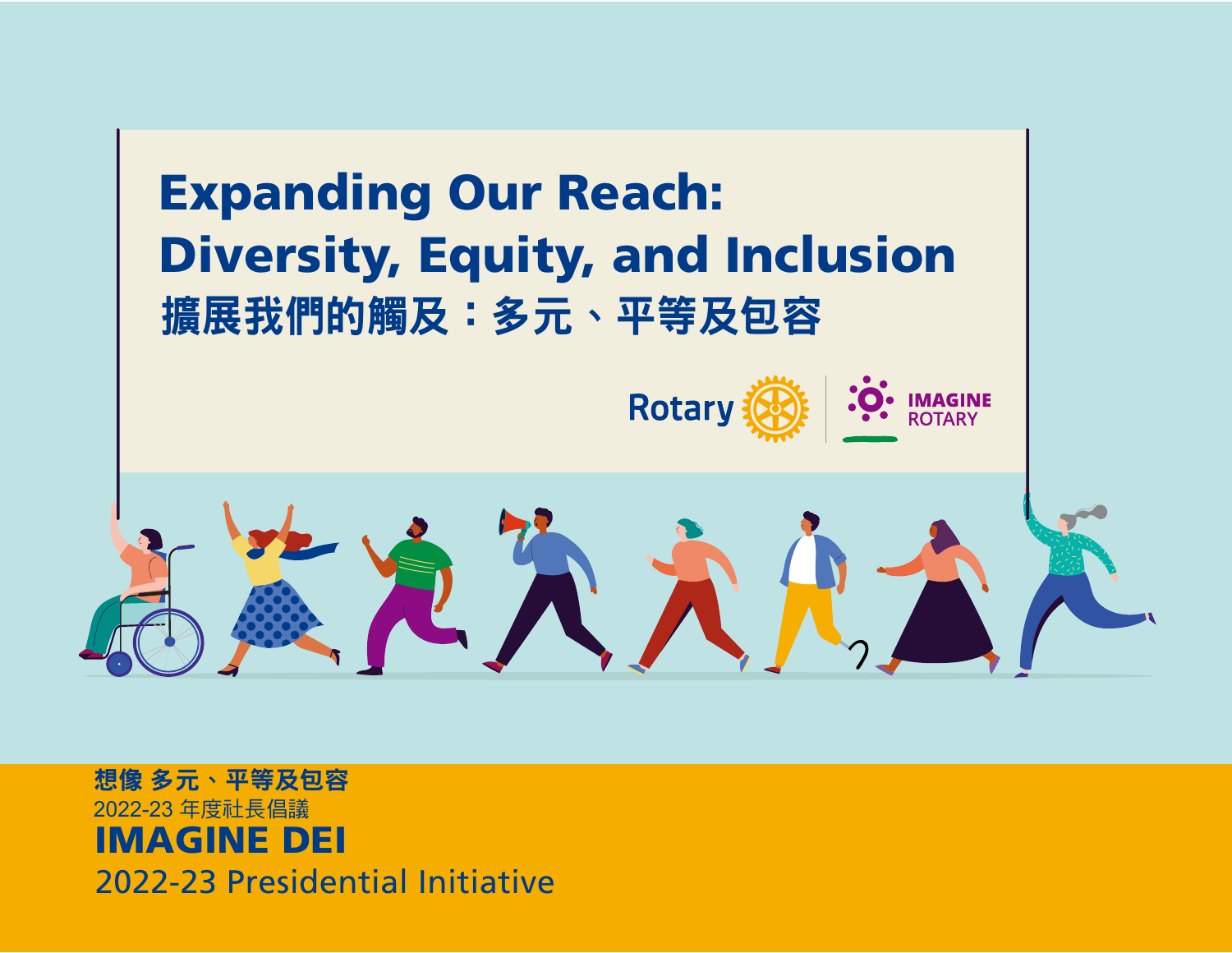

# 2022-23 年度國際扶輪社長珍妮佛 · 瓊絲文告

親愛的扶輪社員:

在扶輪,我們歡慶多元、平等及包容。無論你是誰、你愛誰、你如何敬神禮拜、你是否有殘疾、或者你來自什麼文化 或國家,都無關緊要。重要的是你想要強化社區,採取行動來創造持恆的改變。

根據我們多元、平等及包容 (DEI) 特別工作小組的意見,扶輪已加強對多元、平等及包容的承諾。結果是更加聚焦於 多元、平等及包容,據此我們慶祝每個人的貢獻、促進平等及創造包容的文化,在這樣的文化裡,每個人都知道自己 受到重視。多元、平等及包容不只是建議大家採行的做法。它攸關扶輪能否在今天及未來提供有意義的領導、人際網 advance equity, and create an inclusive culture where every person knows they are valued. DEI is not to recommended providing  $\mathcal{P}$  is necessary to Rotary's success in providing means  $\mathcal{P}$ 絡、及服務機會。

在 2022-23 年度,我鼓勵我們全體——我們個人、在我們的社、在我們的地區——能以身作則,樹立模範來實踐我們 對多元、平等及包容的承諾。我們每一個人可以藉由以下作為來盡一己之力:

 $\alpha$  , 西加睦納井检毒部的タニ,立竺卫有它 1. 更加瞭解扶輪內部的多元、平等及包容<br>-

2. 判斷多元、平等及包容對我們的社及我們所在區域為何重要,以及運用這些原則如何能協助我們的社成長茁壯

principles can help our club grow  $\tau$  can help our club grow  $\tau$  and  $\tau$  and  $\tau$ 3. 提高對多元、平等及包容的意識及瞭解

4. 在我們的社及社區採取有關多元、平等及包容的行動

在這份小冊子中,你可找到你可按上述各步驟行事的一些範例。運用這些建議來激發你自己的構想,把你獨特的觀點 to spark your own ideas and bring your unique perspectives and experiences to this vital endeavor. 及經驗帶進這個重要的行動中。

可以協助我們的社、我們的地區、及扶輪本身達成我們目標的事物絕大部分都仰賴這點。憑藉對多元、平等及包容的 堅定承諾及良好的策略,我們可以建立更有意義的領導、人際網絡、及服務機會。藉由身體力行我們多元、平等及包 networking, and service opportunities for all of us. By embodying our DeI values, we can build stronger our DE<br>By embody the stronger black in the can build stronger of the stronger of us. By embodying the stronger of us. 容的價值觀,我們可以建立更穩固的夥伴關係、籌劃更多改變人生的計畫,並更靈活調整來適應變動的世界。如果<br> 我們確保每一個與我們互動的人都能感覺受歡迎、受尊重、且受重視,我們在扶輪的收穫便更多。我們必須確使每個 人都獲得充分的傾聽及了解。我們每個人都必須被賦予同樣能透過扶輪取得成功、擔任領導角色、及發揮影響力的機 of us must be given the same opportunities to succeed, to succeed, and to make an impact through Rotary. The same opportunities to  $\alpha$ 會。

想像扶輪──想像多元、平等及包容:我們的努力可以增加我們在社區內及世界各地領導的能力,擴大我們深深珍惜 s<br>sporter will be world broaden acceptance of values that will be we hold deep that will expand our power power to change the world for the better. We all have so much to gain from this effort. I can't wait for us to 的價值觀被接受的程度,並擴展我們改善世界的力量。我們從這項行動中可以收穫許多。我期盼我們能立即一起展開 這些行動。



**ROTARY** 

珍妮佛 · 瓊絲 Jennifer Jones 2022-23 年度國際扶輪社長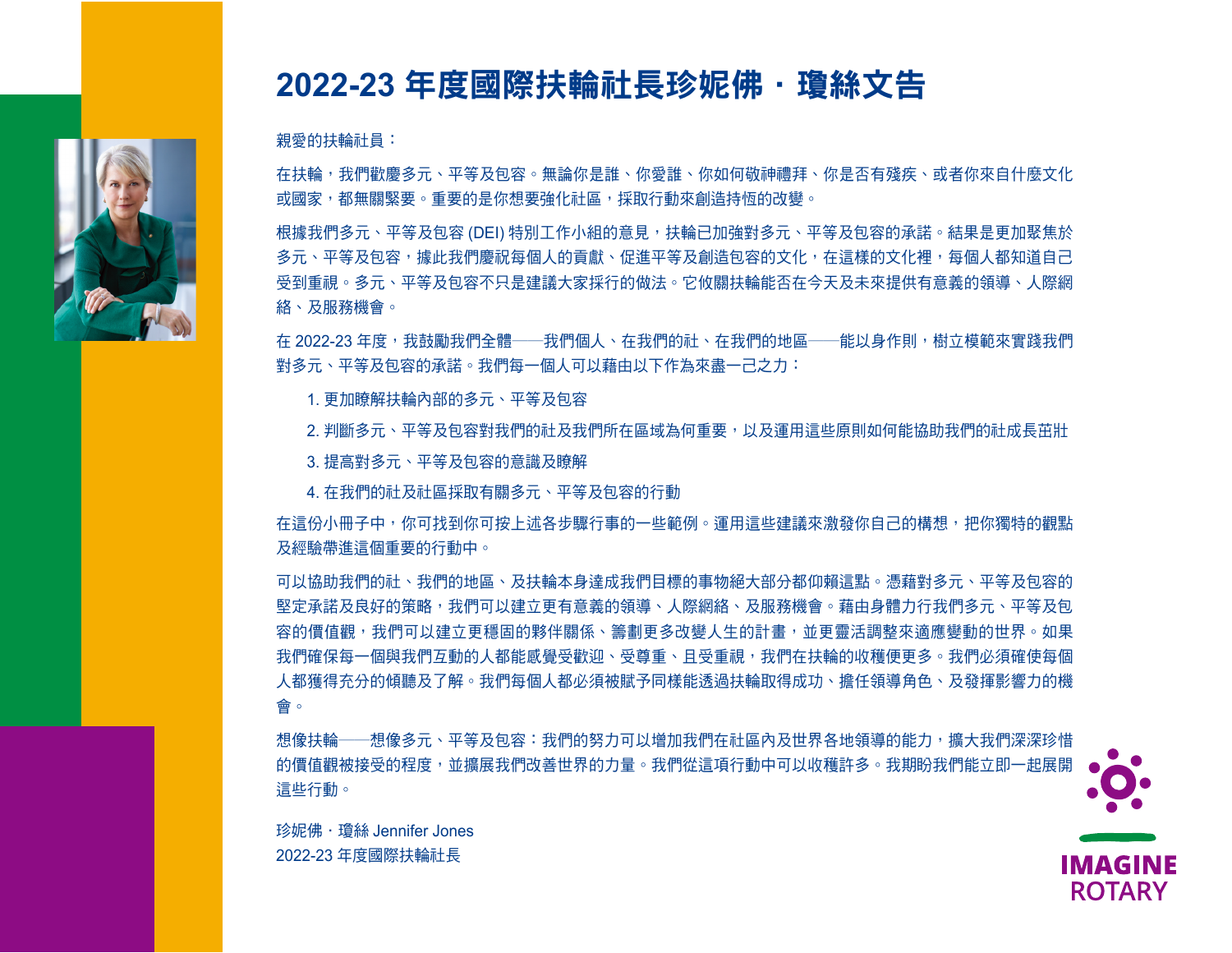## 強化扶輪社的四種方式

我們每一個人可以盡一己之力在我們的社及社區推動多元、平等及包容。雖然我們的多元、平等及包容經 驗是非常個人的,我們還是都有責任確保與我們互動的每個人都感覺到受尊重及受重視。以下的建議並非 指令,而是一些構想,用意在協助你、貴社、及貴地區決定如何展開或延續你們自己的多元、平等及包容 meant to help you, your club, and your district decide how to start or continue your own DEI work. 工作。如欲尋找更多資訊及資源,請至 **rotary.org/dei**。

如欲更加瞭解扶輪內部的多元、平等及包容,你可以:

- 閱讀有關扶輪對多元丶平等及包容的承諾 **(Rotary's commitment to DEI)** ◇
- 檢視扶輪的多元丶平等及包容行為準則 **(Rotary's DEI code of conduct)**。
- 到扶輪的學習中心 **(Learning Center)** 完成有關多元、平等及包容的課程。
- •使用「讓貴社多元化」**(Diversifying Your Club)** 的評估工具。
- 閱讀文獻或觀點,聆聽演講或講課,觀看影片,或參加探討多元、平等及包容 watch videos, or take only take online courses that explore the meaning that explore the meaning that explore the meaning of the meaning of the meaning of the meaning of the meaning of the meaning of the meaning of the mea 之意義及價值的線上課程。<br>-

如欲判斷多元、平等及包容對貴社或所在區域為何重要,你們可以思考推 **own area, you might consider how advancing DEI can:** 動多元、平等及包容如何能:

- 建立一個更安全、更舒適的環境,確保每一個與我們互動的人都可以感覺到受 歡迎、受尊重、及受重視。
- 強化貴社或地區,並協助其成長
- 協助貴社或地區增進社員的參與
- 協助你們與新社員及準社員的連結
- 協助你們在社區發揮更大的影響力
- 協助貴社獲得更多資源、構想、及夥伴關係的管道

**Consider partnering with**  考慮透過下列作為與其它扶輪社、 **other Rotary, Rotaract,**  扶青社、扶輪少年服務團建立夥伴 or Interact comp<mark>關係:</mark>

- 與他社──扶輪社、扶青社、扶  $\mathcal{L}$  is the contract of  $\mathcal{L}$  . The contract of  $\mathcal{L}$  is  $\mathcal{L}$  is the contract of  $\mathcal{L}$ 輪少年服務團──辦理有關多<br>-元、平等及包容的討論會。提供 機會給所有社員來分享他們對於 多元、平等、包容、及如何在學 equity, including the control of the control of the control of the control of the control of the control of th<br>The control of the control of the control of the control of the control of the control of the control of the c 校<sup>、</sup>職場、社區等增進力量的看  $\mathbf{x} \circ \mathbf{y} = \mathbf{y} \circ \mathbf{y}$ 法。
- 辦理一場多社論壇來交流對於多 元、平等及包容的想法。
- Inviting Rotarians and 及地區領導人分享他們從職業、 Rotaractors to share the 學術丶或義工經驗得出推動多 元、平等及包容的最佳構想。 • 邀請扶輪社員及扶青社員來與社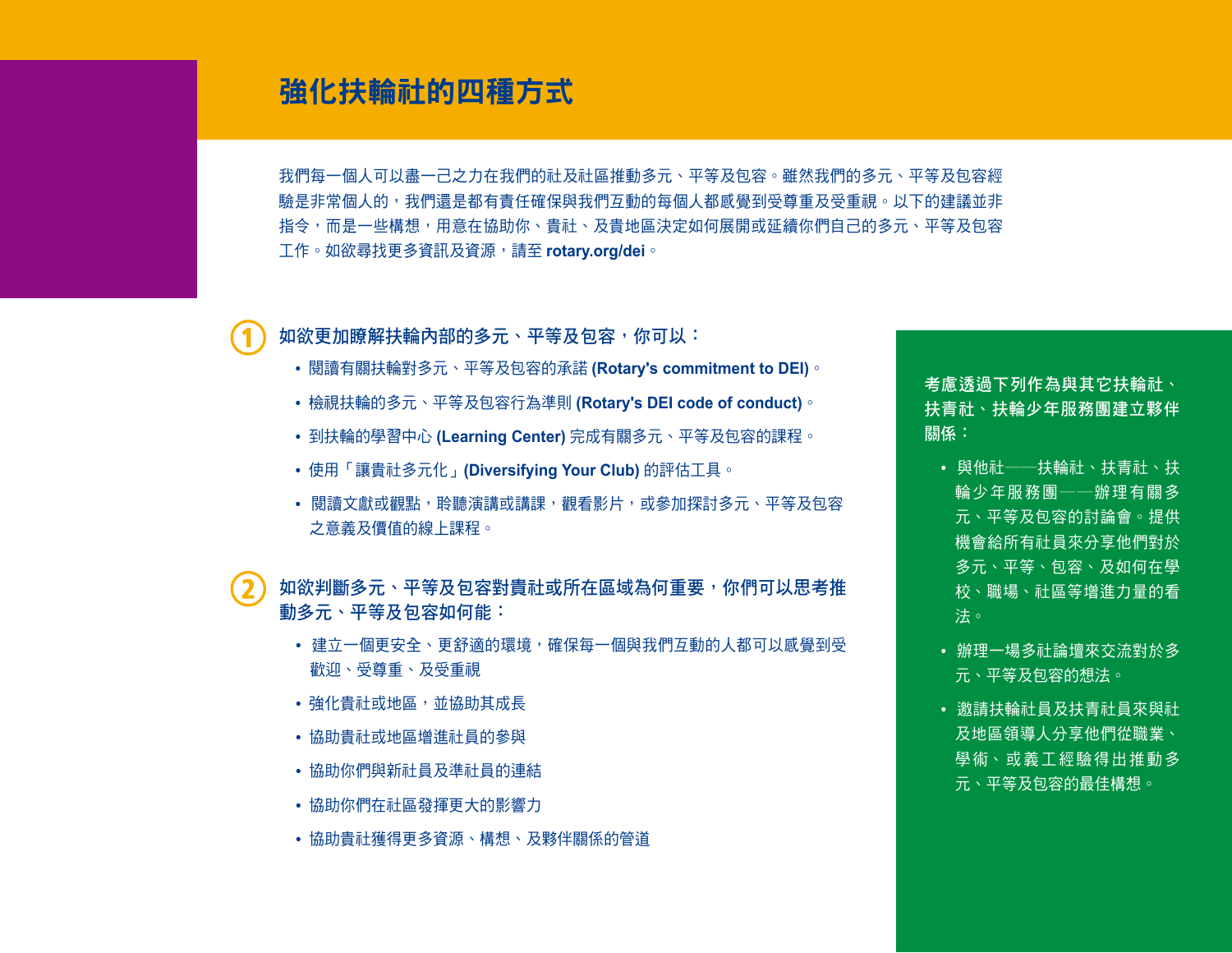如欲增加對多元、平等及包容的意識及瞭解,你們可以**:** 

- **·** 成立一個能反映社區人口組成的扶輪社多元、平等及包容委員會,並邀請社員參 與。其主委應為貴社理事會成員。
	- $\#$ 仿雕 $\#$ 女工,亚竺卫有索的手担日珀无事社卫地回的通訊刊频声,市索致。 on your club's board. • 確使你們對多元、平等及包容的重視呈現在貴社及地區的通訊刊物中。內容務必反 • Make sure that your focus on DEI is reflected in your club and district 或概念的單元。 newsletters. Feature content that reflects that reflects that reflects the diversity and is  $\mathcal{L}_\text{max}$ 映社區的多元性及關心的議題。考慮在每一期納入專門探討多元、平等及包容議題
	- 透過多元、平等及包容的角度來檢視你的政策及治理文件。考慮促成一些改變,使 你們的政策能平等對待所有現有及未來的社員。
	- 地區總監:鼓勵地區及社領導人在安排領導職務時尋找新的聲音,把領導機會擴大  $\mathbb{C}$  consider changes that will make your policies experience in the current of all current for all current  $\mathbb{C}$ 給在這些職務代表性不足的群體。承認及克服你不自覺的偏見,尤其是在挑選或推  $\mathcal{L} = \mathcal{L} = \mathcal{L} \times \mathcal{L}$  and club leaders to see k out new seek out new seek out new seek out new seek out new seek out new seek out new seek out new seek out new seek out new seek out new seek out new seek out new 薦擔任地區領導職位的時候。
	- 成立一個能反映地區內人口組成的地區多元、平等及包容委員會,並邀請社員參 與。其主委應加入地區的管理團隊,任期應為 3 年。

**To share what you learn**  如欲分享你從你的社、地區、及社 **from your club, district,**  區之多元、平等及包容活動所學到 **and community DEI activities,**  的事物,你可以:<br>

- 創造機會讓扶輪社員及扶青社員 敘述自己的多元、平等及包容故  $\bar{\mathbf{g}}$ 。
- 在所有通訊中使用包容性的語 言、照片、及影片,向來自各種 communications to show 群體的人展現他們在扶輪可有<mark>一</mark> 席之地,他們的貢獻會受到重 視。 that their contributions  $\mathbb{R}^n$
- District leaders: Recognize 的多元、平等及包容的行動計畫 Rotary and Rotaract clubs 的扶輪社及扶青社。<br>一 • 地區領導人:表彰發展最有成效
- 地區領導人:提倡彈性的扶輪社 · 模式,以容納傳統上(因為高社 費、其它費用、例會地點或時間 。<br><del>《十</del>年式価汁化法竺店口〉 <del>M</del> 不方便或無法抵達等原因 )被排 除在扶輪以外的人。<br>————————————————————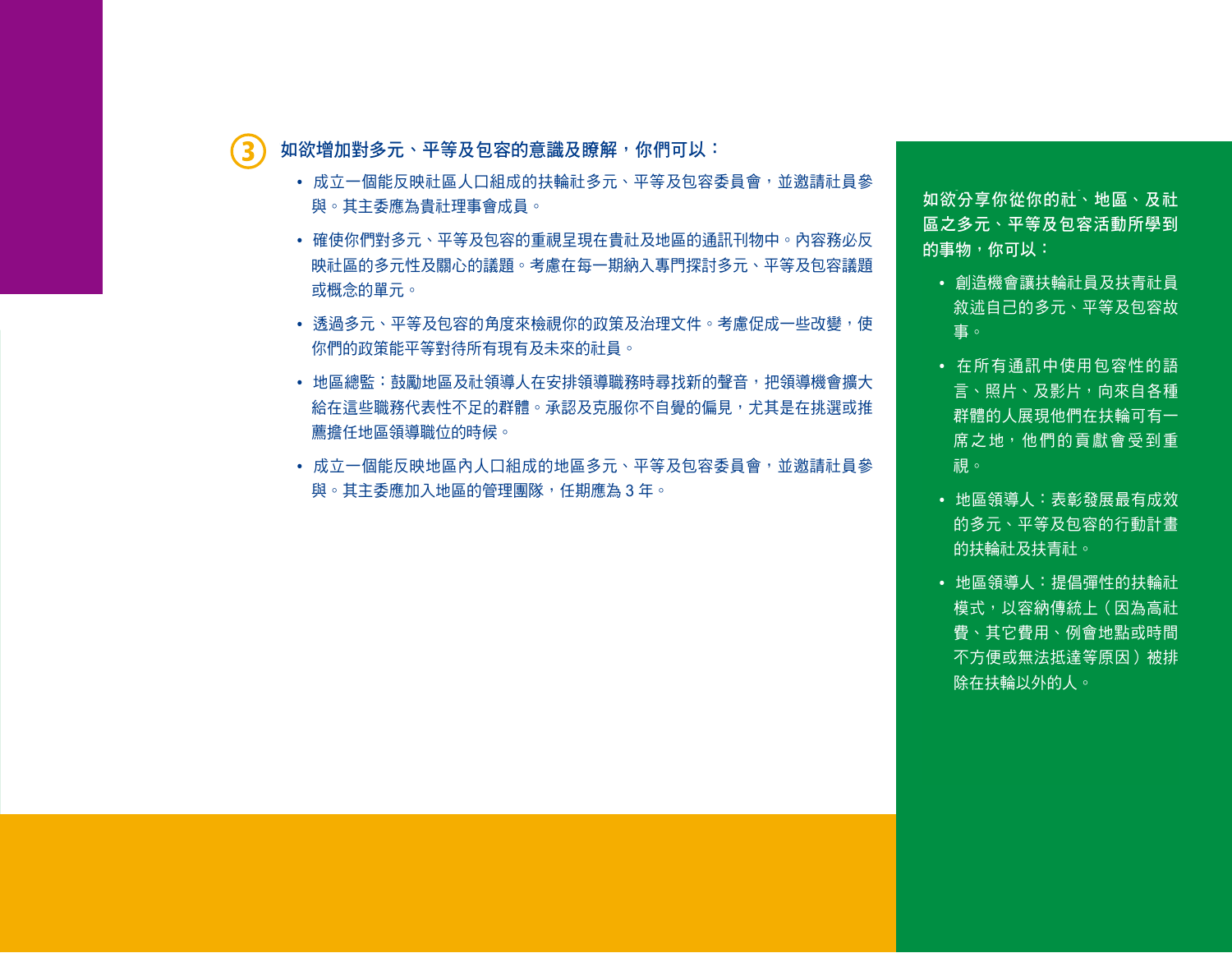在貴社及社區根據多元、平等及包容行動時,你們可以:

- 讓自己認識社區中代表性不足的群體,以成為一個知識更豐富、更有成效的多元、 平等及包容代言人。尋求聽演講或參加活動的機會,追蹤這些群體的社群媒體帳 號,並閱讀他們所撰寫的書籍或文章。 from these groups on social media, and read books or articles that
- 辦理社區論壇或系列討論會,把多元、平等及包容介紹給更大的受眾,並說明扶輪 對多元、平等及包容的承諾。
- 把有關多元、平等及包容議題的演講者、實例、及節目納入社與地區的活動及訓練 會。確認社區的人口組成反映在整體的內容中。
- district events and training meetings. Make sure the demographic of the demographic of  $\frac{1}{2}$ •成立一個讀書會,閱讀有關多元、平等及包容議題或多元作者的書籍。<br>
- 支持或主辦慶祝社區內多元性的活動。
- 表彰當地企業的多元及平等措施,或參與 LGBTQ+(指同性戀、雙性戀、跨性別、 及懷疑自己性別者等 )的慶祝活動、多文化活動、或是慶祝國際婦女節等聯合國節<br>or for participating in  $L_G$  participating in  $L_G$  pride events, multicultural events, multicultural events, or  $n$ 日。

定義のようなので、

多元—— 一群人在背景、經驗、及身 分的各色各樣,包括他們的年齡、族 experiences, and increase the internet.<br>Experiences, and increase the internet 群、種族、膚色、殘障、學習方式、宗<br>-教<sup>、</sup>信仰、社經地位、文化、婚姻狀 態、使用語言、性別、性傾向、及性別 status, culture, marital status, culture, marital status, culture, culture, culture, culture, culture, culture

平等──給予不同層級的支持、機會、 及資源,讓所有參與者可根據其需求或 環境都能有一個受歡迎且有收穫的體驗

 $\epsilon$ resources so all participants have been all participants  $\frac{1}{2}$ 包容──創造所有人都受到歡迎、受尊<br> 重、及受重視的經驗

needs or circumstances 不自覺的偏見──我們沒有意識到且可 能影響我們決策及判斷或對個人或群體 造成負面行為或傷害的感受、印象、假 respected, and valued 設、或恐懼。

Unconscious bias — Feelings, 更多有關多元、平等及包容的用語及定 義,請至 **rotary.org/dei** 。